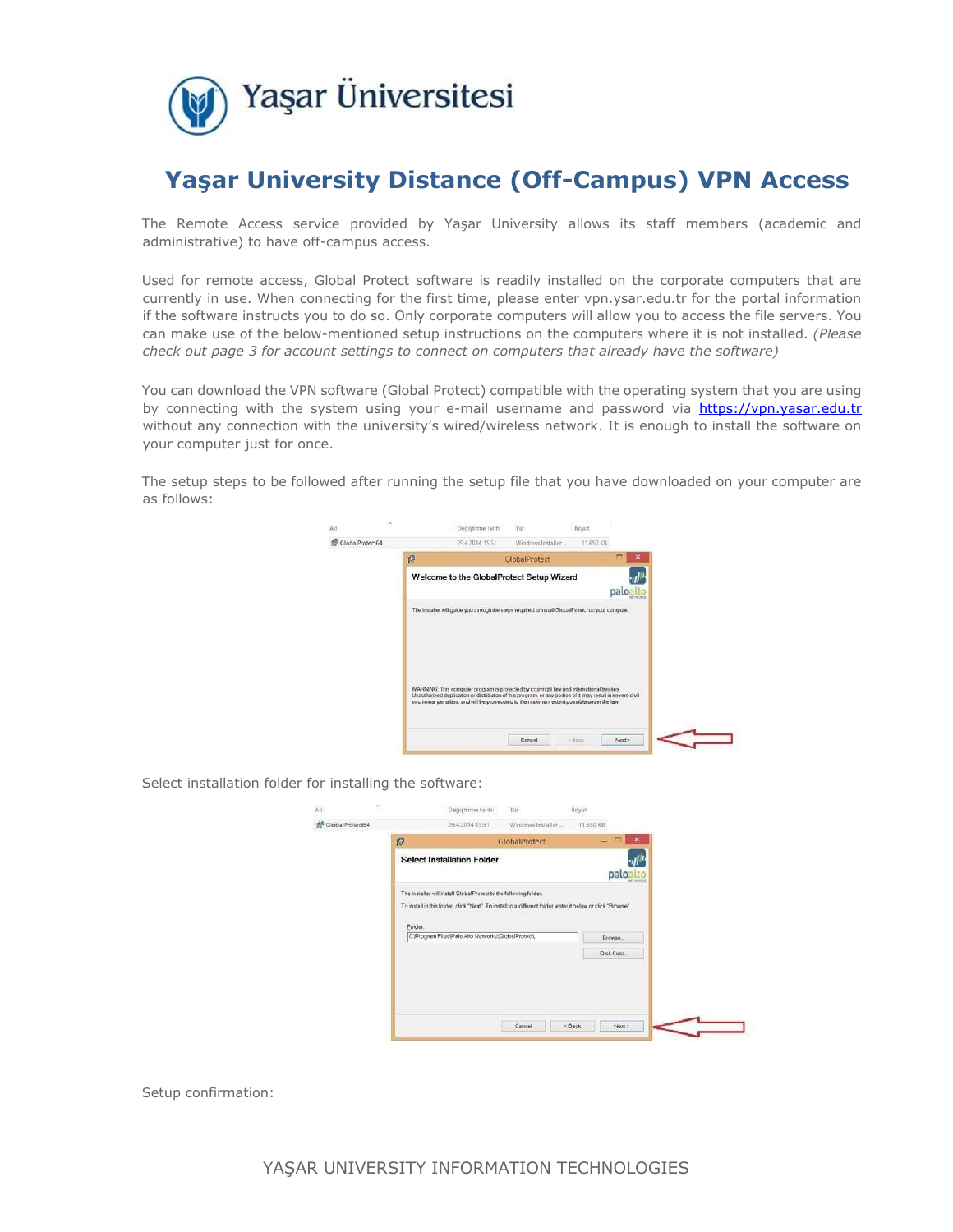

 $\mathop{\rm Ad}\nolimits$  $\frac{1}{20}$  Globi

| IProtect64 |                                         | 29.4.2014 15:51                                                   | Windows Installer  11.650 KB                               |                          |                          |  |
|------------|-----------------------------------------|-------------------------------------------------------------------|------------------------------------------------------------|--------------------------|--------------------------|--|
|            | ß                                       |                                                                   | GlobalProtect                                              | $\overline{\phantom{0}}$ | $\pmb{\times}$<br>$\Box$ |  |
|            | <b>Confirm Installation</b>             |                                                                   |                                                            |                          | paloalto                 |  |
|            | Click "Next" to start the installation. | The installer is ready to install GlobalProtect on your computer. |                                                            |                          |                          |  |
|            |                                         |                                                                   |                                                            |                          |                          |  |
|            |                                         |                                                                   | Cancel<br><back< td=""><td></td><td></td><td></td></back<> |                          |                          |  |

Installation complete

| $\mathcal{G}% _{M_{1},M_{2}}^{\alpha,\beta}(\varepsilon)$ | GlobalProtect                                  | $\Box$<br>$\pmb{\times}$<br>a, |  |
|-----------------------------------------------------------|------------------------------------------------|--------------------------------|--|
| <b>Installation Complete</b>                              |                                                | palo<br><b>SERVICE</b>         |  |
|                                                           | GlobalProtect has been successfully installed. |                                |  |
| Click "Close" to exit                                     |                                                |                                |  |
|                                                           |                                                |                                |  |
|                                                           |                                                |                                |  |
|                                                           |                                                |                                |  |
|                                                           |                                                |                                |  |
|                                                           |                                                |                                |  |

Please insert vpn.yasar.edu.tr as portal information when you start running **Global Protect** after completing the installment on your computer.

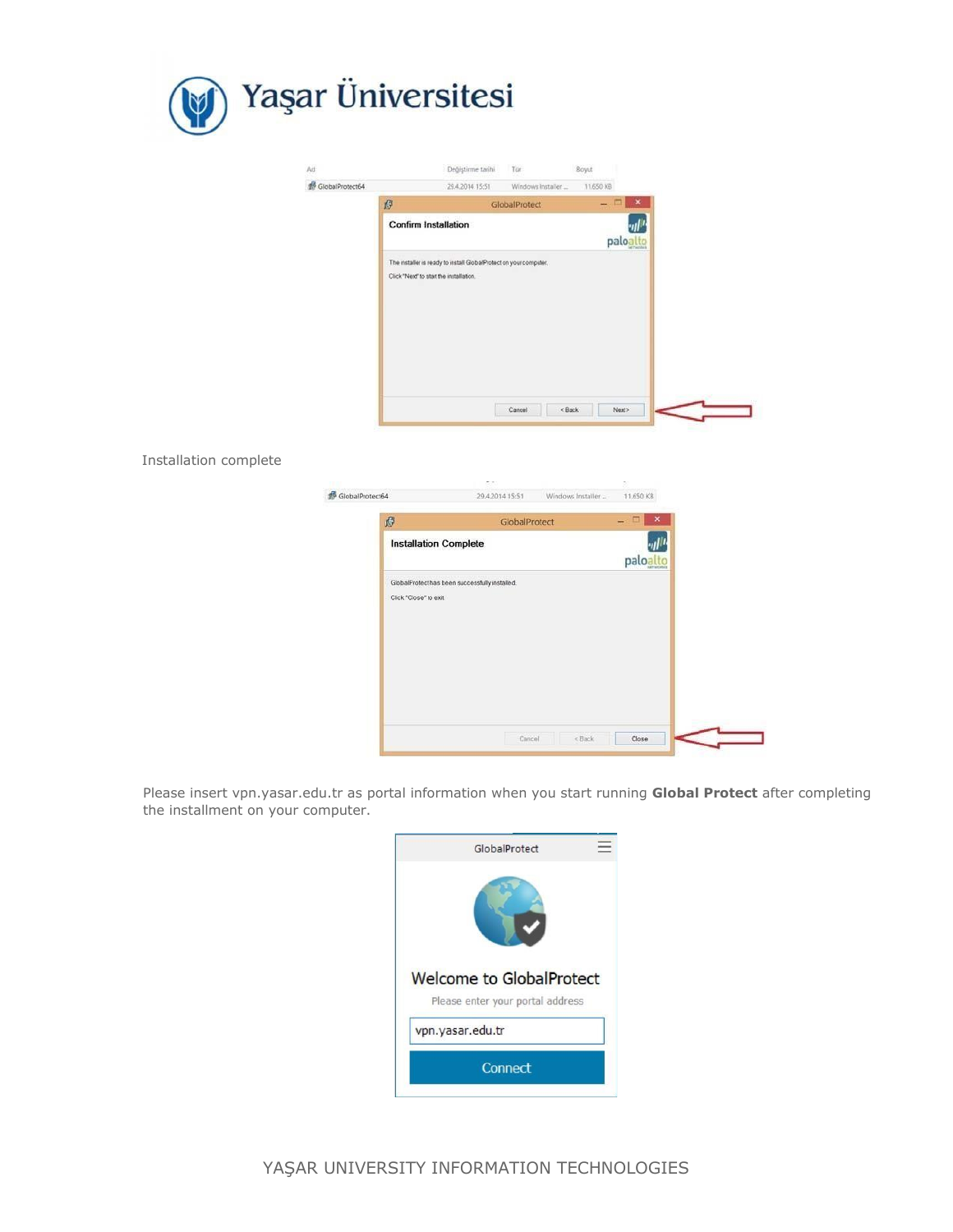

Insert your corporate username and password.

| GlobalProtect            |  |
|--------------------------|--|
| Sign In                  |  |
| Enter login credentials  |  |
| Portal: vpn.yasar.edu.tr |  |
| ad.soyad                 |  |
|                          |  |
| Sign In                  |  |
| Cancel                   |  |
|                          |  |

An extra security layer for your Yaşar University SSL VPN identification, two-factor authentication is in place to make sure that your account is not accessed by anyone who knows your password but only by you.

You can connect the vpn.yasar.eu.tr portal via the Global Protect application that is being used for SSL VPN for identity authentication, and then sign in by using the authentication code that will be sent to your mobile phone number registered at the Directorate of Human Resources.

| GlobalProtect                                                                         |  |
|---------------------------------------------------------------------------------------|--|
| Sign In<br>Enter the code sent to your mobile<br>Valid 120 sec (valid<br>to:22:58:29) |  |
| Sign In                                                                               |  |
| Cancel                                                                                |  |

If your mobile phone number is not update, it will not be possible to access via VPN from outside the university.